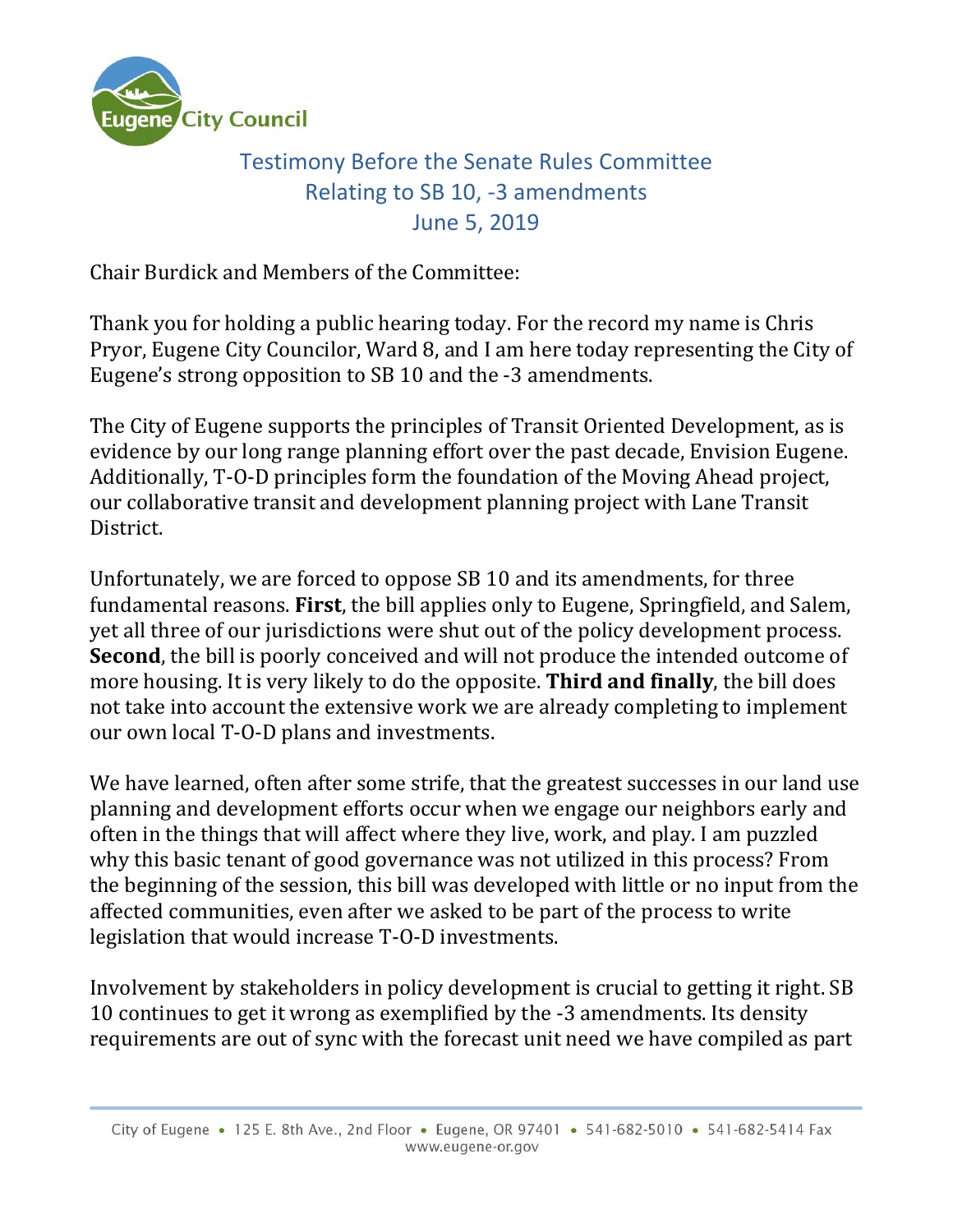of our state-mandated land use planning process. Using the one size fits all calculation model, SB 10 authorizes 59,240 residential units, which is seriously out of scale with Eugene's locally identified need for about 15,100 new homes by 2032. This is according to our approved population growth projections.

As to my second point, this bill, as written, will be very difficult to implement at the local level. It includes vague language and undefined terms, making it difficult to consolidate into our existing code and community context. This is frustrating for staff and the community, precipitates protracted debates on meaning, and will very likely result in legal challenges. Eugene is larger than many cities in Oregon, but we still have a limited amount of staff capacity. Implementation of SB 10 will pull them away from tangible housing, employment and transit-related projects already happening in our community.

Which leads me to my third and final point. Eugene is already actively committed to finding ways to encourage more development that is compatible with our transit investments. Eugene recently completed an eight-year land use, transit, economic development, environmental protection, and neighborhood livability planning process called Envision Eugene. A primary focus of this plan it to facilitate the transformation of our downtown, our key transit corridors, and our core commercial areas into lively mixed-use neighborhoods that foster active, walkable community living.

Let me give you a specific example of the kind of collaborative community planning we are doing right now.

The River Road Santa Clara Neighborhood Plan and Corridor Study is charting a vision for the future of two of Eugene's largest neighborhoods. A key goal of the Plan is to improve River Road, a major street that runs north from central Eugene to the city limit.

The Neighborhood Plan draft vision, which was developed in cooperation with local resident planning committees, includes "thriving, vibrant, active and denser mixed-use neighborhoods along the River Road corridor" and "a transportation system that is safe, accessible, affordable, environmentally responsible and transitions to zero carbon."

The Study will help implement a community vision by developing physical plans, economic models, and ways to improve transit connections to better serve people